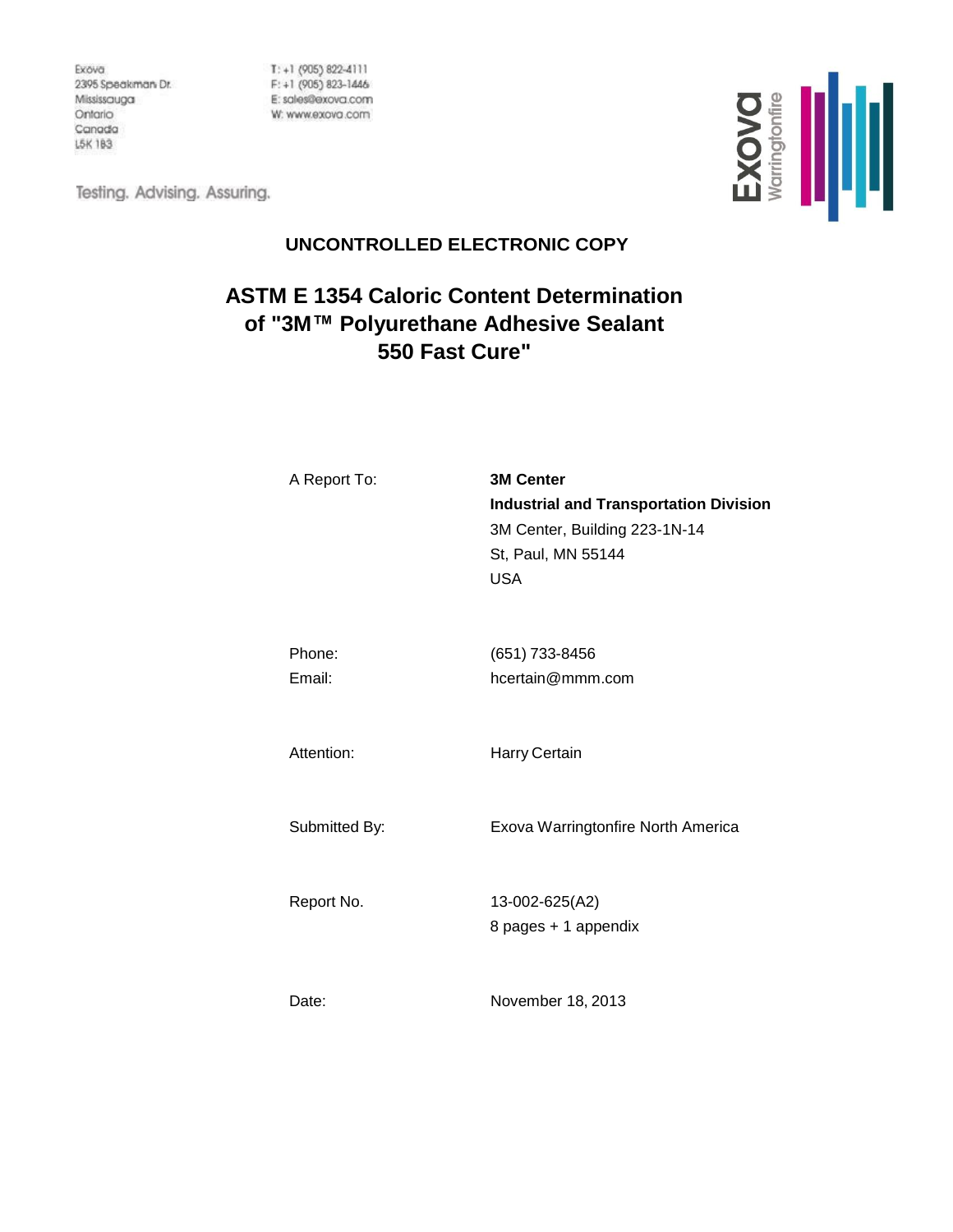*ASTM E 1354 Testing of "3M™ Polyurethane Adhesive Sealant 550 Fast Cure*" *Page 2 of 8*

**ACCREDITATION** To ISO/IEC 17025 for a defined Scope of Testing by the International Accreditation Service

## **SPECIFICATIONS OF ORDER**

Determine Effective Heat of Combustion according to ASTM E 1354 and derive Caloric Content, as per 3M Purchase Order No.USMMMMP4N4 and Exova Warringtonfire North America Quotation No. 13-002-250,923 RV1 dated September 18, 2013.

## **IDENTIFICATION**

Polyurethane adhesive sealant, identified as "3M 550 FC".

(Exova sample identification number 13-002-S0625-1)

## **SAMPLE PREPARATION**

The polyurethane adhesive sealant was applied by the client onto 6 mm thick fiberglass reinforced cement substrate using a 1/32" x 1/32" square notched trowel. The material was applied on October 25, 2013 and allowed to cure prior to testing on November 4, 2013.

## **SUMMARY OF TEST PROCEDURE**

Each specimen is mounted into a holder and placed horizontally below a cone-shaped radiant heat source which has been previously calibrated to emit a predetermined heat flux. Testing can occur with or without a spark ignition source. The test is performed in ambient air conditions, while a load cell continuously monitors specimen weight loss.

Exhaust gas flow rate and oxygen concentration are used to determine the amount of heat release, based on the observation that the net heat of combustion is directly related to the amount of oxygen required for combustion. The relationship is that approximately 13.1 x 10 $3$  kJ of heat are released per 1 kg of oxygen consumed.

In addition to rate of heat release, other specified measurements include mass-loss rate, time to sustained flaming and smoke obscuration.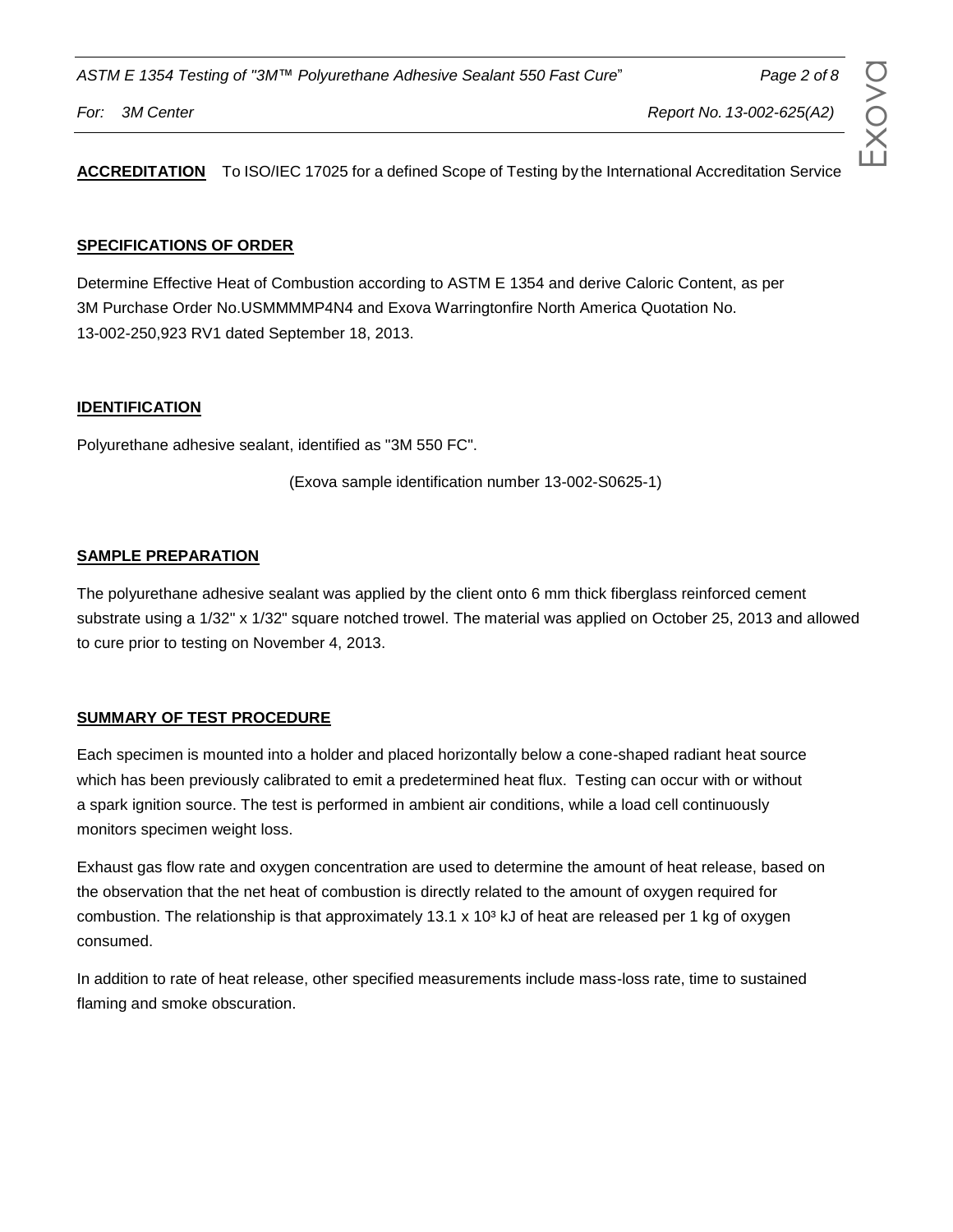$ASTM E 1354$  Testing of "3M™ Polyurethane Adhesive Sealant 550 Fast Cure" *For: 3M Center Report No. 13-002-625(A2)*

## **TEST RESULTS**

### **ASTM E 1354-13**

Standard Test Method for Heat and Visible Smoke Release Rates for Materials and Products Using an Oxygen Consumption Calorimeter

Testing was performed on November 13, 2013 with the sample in the horizontal configuration, utilizing the specimen holder and edge frame and also the specified spark ignition source.

|                                                    | Test #1 | Test #2 | Test #3 | Average |
|----------------------------------------------------|---------|---------|---------|---------|
| Heat Flux (kW/m <sup>2</sup> )                     | 50      | 50      | 50      |         |
| Exhaust Flow Rate (I/s)                            | 24      | 24      | 24      |         |
| Specimen Thickness (mm)                            | 1.0     | 1.0     | 1.0     |         |
| Initial Mass (g)(including substrate)              | 92.6    | 92.4    | 89.4    |         |
| Mass at Sustained Flaming (g)(including substrate) | 92.5    | 92.4    | 89.4    |         |
| Final Mass (g)(including substrate)                | 84.2    | 84.4    | 81.5    |         |
| Total Mass Loss (kg/m <sup>2</sup> )               | 0.83    | 0.80    | 0.79    | 0.81    |
| Peak Specific Mass Loss Rate (g/s·m <sup>2</sup> ) | 13.11   | 14.14   | 14.97   | 14.07   |
| Average Mass Loss Rate (g/s·m <sup>2</sup> )       | 9.87    | 6.58    | 8.51    | 8.32    |
| Time to Ignition (s)                               | 13      | 18      | 20      | 17      |
| Time to Flame-out (s)                              | 60      | 49      | 66      | 58      |
| Time of Peak Rate of Heat Release (s)              | 25      | 30      | 35      | 30      |
| Peak Rate of Heat Release (kW/m <sup>2</sup> )     | 236.0   | 213.9   | 183.4   | 211.1   |
| Average Rate of Heat Release (kW/m <sup>2</sup> )  | 112.3   | 36.3    | 77.1    | 75.2    |
| Total Heat Released (MJ/m <sup>2</sup> )           | 5.08    | 5.16    | 3.78    | 4.67    |
| Average Effective Heat of Combustion (MJ/kg)       | 12.44   | 5.74    | 9.66    | 9.28    |
| Average Effective Heat of Combustion (BTU/lb)      | 5359.3  | 2473.5  | 4161    | 3998    |
| Caloric Content (MJ/kg)                            | 0.49    | 0.49    | 0.37    | 0.45    |
| Caloric Content (BTU/lb)                           | 208.96  | 212.51  | 161.12  | 194     |
| Peak Extinction Area (m <sup>2</sup> /kg)          | 515.2   | 358.9   | 848.1   | 574.1   |
| Average Extinction Area (m <sup>2</sup> /kg)       | 303.9   | 154.3   | 241.6   | 233.3   |

E $\times$ o $\gt$  $\bf{C}$ 

\*

\* \*\*

\*\*

\* Total heat produced per unit mass of material consumed

\*\* Total heat produced per unit mass of material tested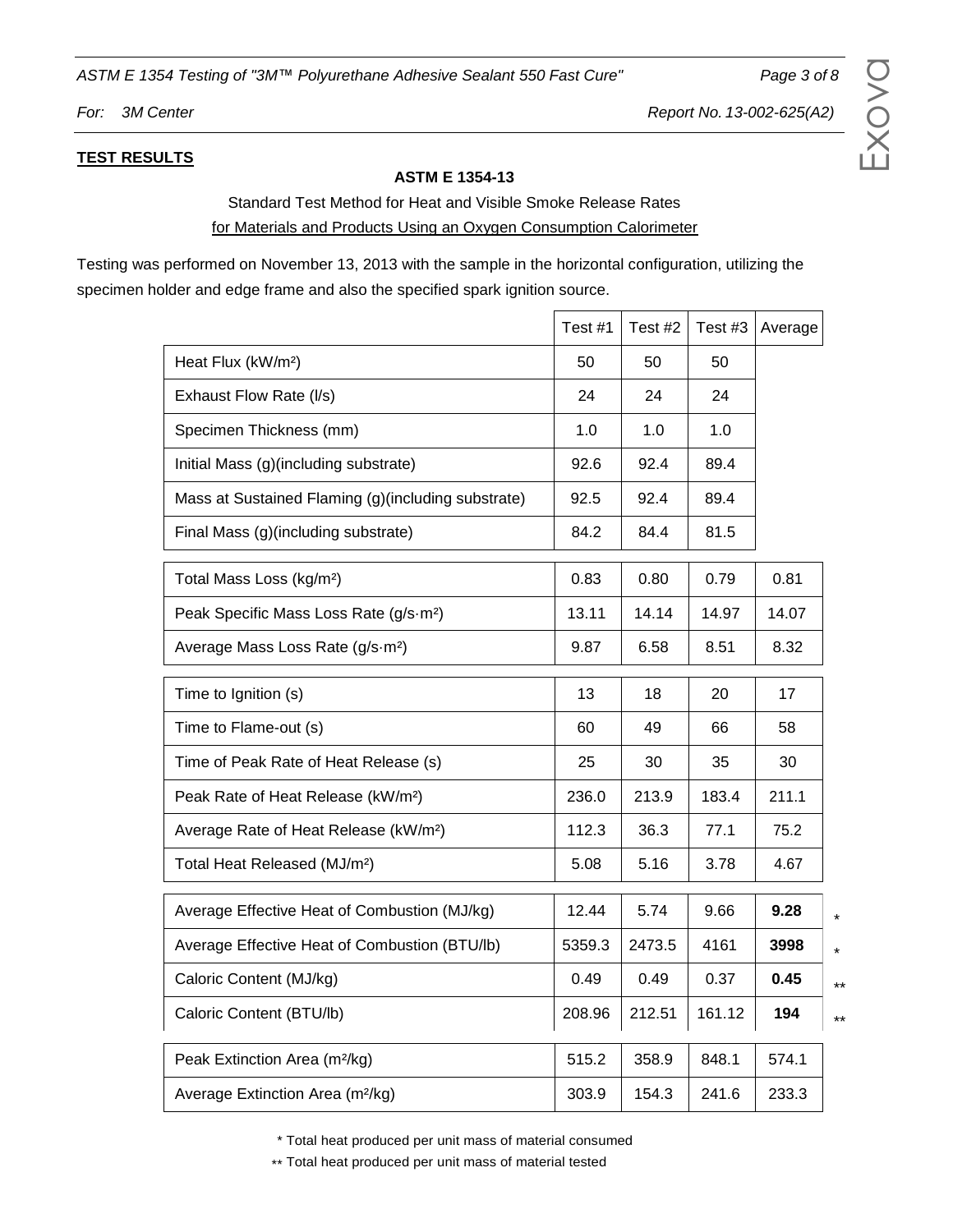*ASTM E 1354 Testing of "3M™ Polyurethane Adhesive Sealant 550 Fast Cure " Page 4 of 8*

*For: 3M Center Report No. 13-002-625(A2)*

## E $\times$ o $\gt$  $\bf{C}$

## **TEST RESULTS (continued)**



|                                      | Test #1 | Test #2 | Test #3 | Average |
|--------------------------------------|---------|---------|---------|---------|
| Average Heat of Combustion (MJ/kg)*  | 12.44   | 5.74    | 9.66    | 9.28    |
| Heat of Combustion @ 60 s (MJ/kg)**  | 10.26   | 8.03    | 9.00    | 9.10    |
| Heat of Combustion @ 180 s (MJ/kg)** | 0.00    | 0.00    | 0.00    | 0.00    |
| Heat of Combustion @ 300 s (MJ/kg)** | 0.00    | 0.00    | 0.00    | 0.00    |

\* Averaged over the period starting when 10% of the ultimate mass loss occurred and ending at the time when 90% of the ultimate mass loss occurred.

\*\* Averages, or projected averages over the 60, 180 or 300 second periods starting when 10% of the ultimate mass loss occurred.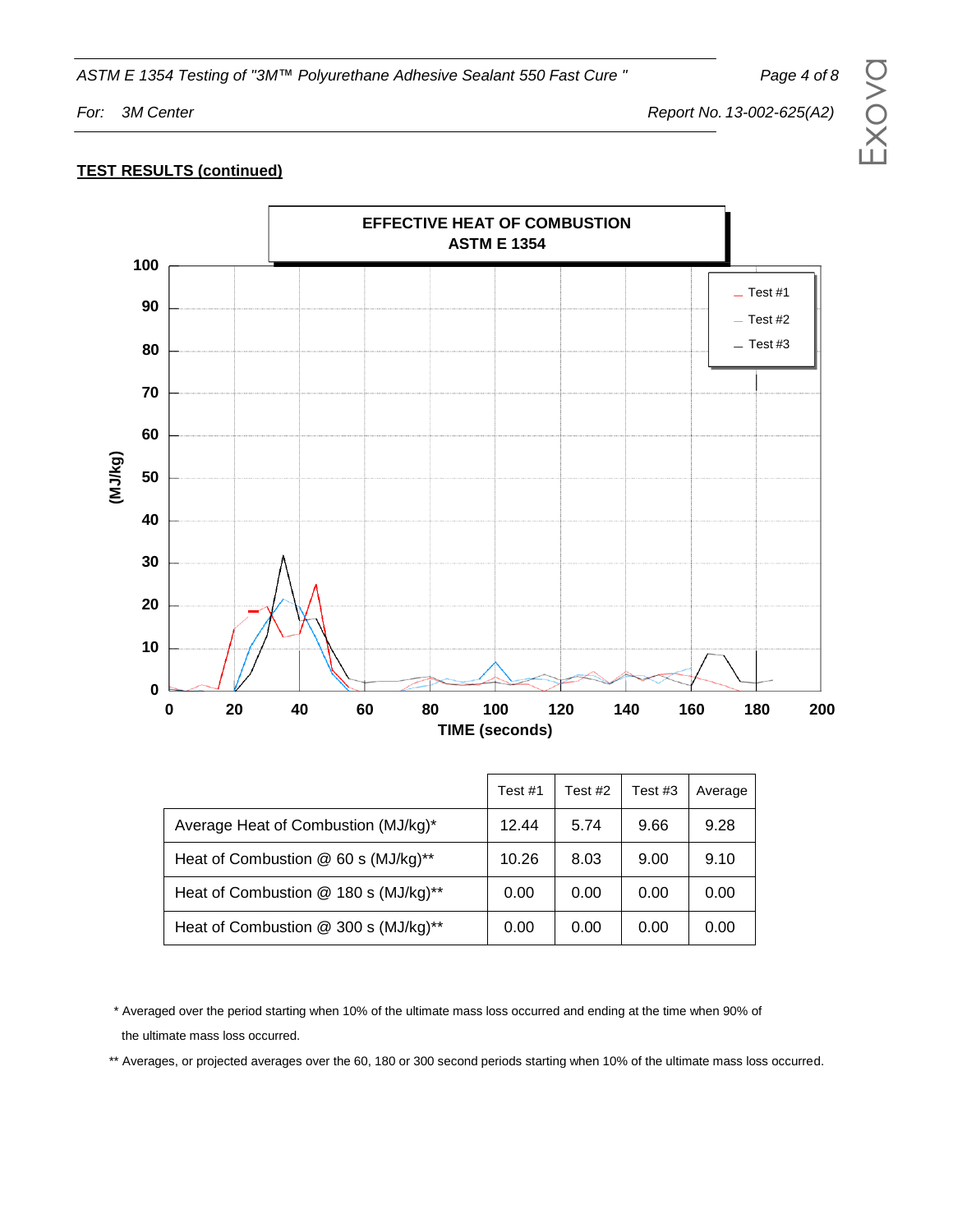*ASTM E 1354 Testing of "3M™ Polyurethane Adhesive Sealant 550 Fast Cure " Page 5 of 8*

*For: 3M Center Report No. 13-002-625(A2)*

## **TEST RESULTS (continued)**



|                                                             | Test #1 | Test $#2$ | Test #3 | Average |
|-------------------------------------------------------------|---------|-----------|---------|---------|
| Peak Rate of Heat Release (kW/m <sup>2</sup> )              | 236.0   | 213.9     | 183.4   | 211.1   |
| Average Heat Release Rate (kW/m <sup>2</sup> ) <sup>*</sup> | 112.3   | 36.3      | 77.1    | 75.2    |
| Heat Release Rate @ 60 s (kW/m <sup>2</sup> )**             | 83.4    | 66.5      | 66.4    | 72.1    |
| Heat Release Rate @ 180 s (kW/m <sup>2</sup> )**            | 0.0     | 0.0       | 0.0     | 0.0     |
| Heat Release Rate @ 300 s (kW/m <sup>2</sup> )**            | 0.0     | 0.0       | 0.0     | 0.0     |

\* Averaged over the test period (from ignition to flameout).

\*\* Averages, or projected averages over the first 60, 180 or 300 seconds after ignition.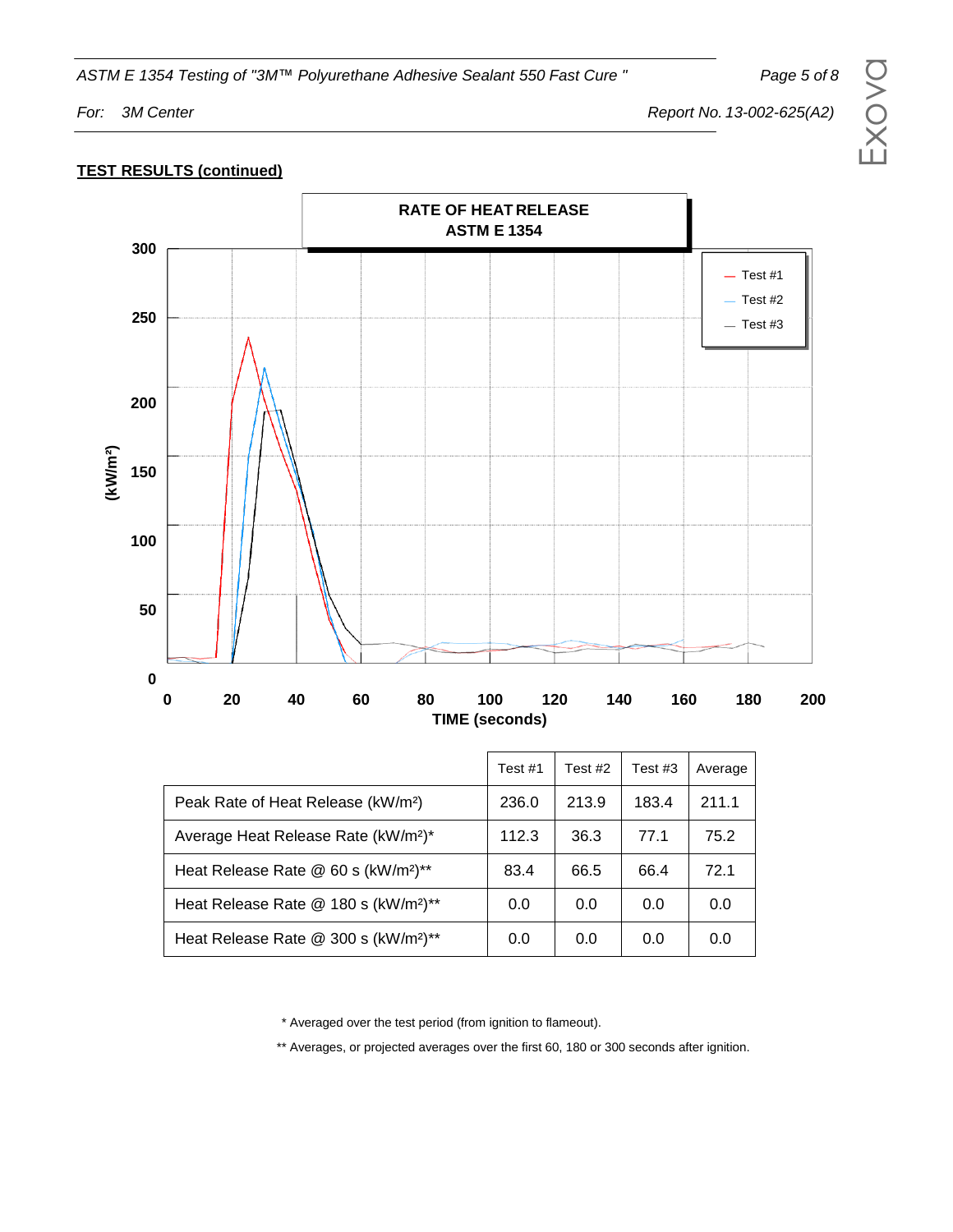*ASTM E 1354 Testing of "3M™ Polyurethane Adhesive Sealant 550 Fast Cure " Page 6 of 8*

*For: 3M Center Report No. 13-002-625(A2)*

## **TEST RESULTS (continued)**



|                                                              | Test #1 | Test $#2$ | Test #3 | Average |
|--------------------------------------------------------------|---------|-----------|---------|---------|
| Peak Extinction Area (m <sup>2</sup> /kg)                    | 515.2   | 358.9     | 848.1   | 574.1   |
| Average Extinction Area (m <sup>2</sup> /kg)*                | 303.9   | 154.3     | 241.6   | 233.3   |
| Extinction Area $@$ 60 s (m <sup>2</sup> /kg) <sup>**</sup>  | 273.3   | 214.2     | 230.5   | 239.4   |
| Extinction Area $@$ 180 s (m <sup>2</sup> /kg) <sup>**</sup> | 0.0     | 0.0       | 0.0     | 0.0     |
| Extinction Area $@$ 300 s (m <sup>2</sup> /kg) <sup>**</sup> | 0.0     | 0.0       | 0.0     | 0.0     |
| Total Smoke (m <sup>2</sup> )                                | 1.14    | 1.23      | 0.83    | 1.07    |

\* Averaged over the test period (from ignition to flameout).

\*\* Averages, or projected averages over the first 60, 180 or 300 seconds after ignition.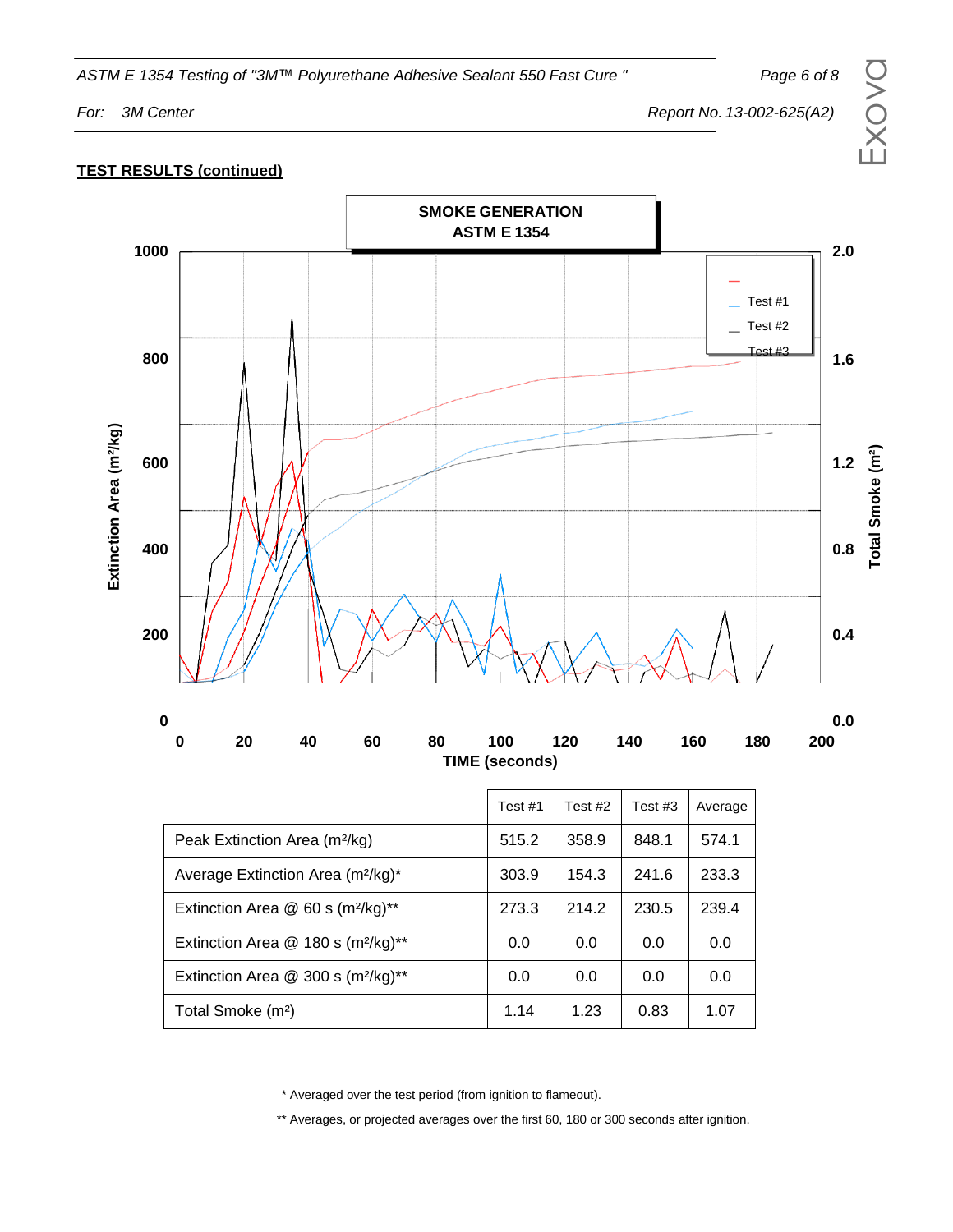*ASTM E 1354 Testing of "3M™ Polyurethane Adhesive Sealant 550 Fast Cure " Page 7 of 8*

*For: 3M Center Report No. 13-002-625(A2)*

## **TEST RESULTS (continued)**



|                                                     | Test #1 | Test #2 | Test #3 | Average |
|-----------------------------------------------------|---------|---------|---------|---------|
| Peak Mass Loss Rate (g/s·m <sup>2</sup> )           | 13.11   | 14.14   | 14.97   | 14.07   |
| Avg. Specific Mass Loss Rate (g/m <sup>2</sup> ·s)* | 9.87    | 6.58    | 8.51    | 8.32    |
| Mass Loss Rate $@$ 60 s $(g/s)^{**}$                | 0.07    | 0.07    | 0.06    | 0.07    |
| Mass Loss Rate $@$ 180 s $(g/s)^{**}$               | 0.00    | 0.00    | 0.00    | 0.00    |
| Mass Loss Rate $@$ 300 s $(g/s)^{**}$               | 0.00    | 0.00    | 0.00    | 0.00    |

\* Averaged over the period starting when 10% of the ultimate mass loss occurred and ending at the time when 90% of the ultimate mass loss occurred.

\*\* Averages, or projected averages over the 60, 180 or 300 second periods starting when 10% of the ultimate mass loss occurred.

 $\sqcup$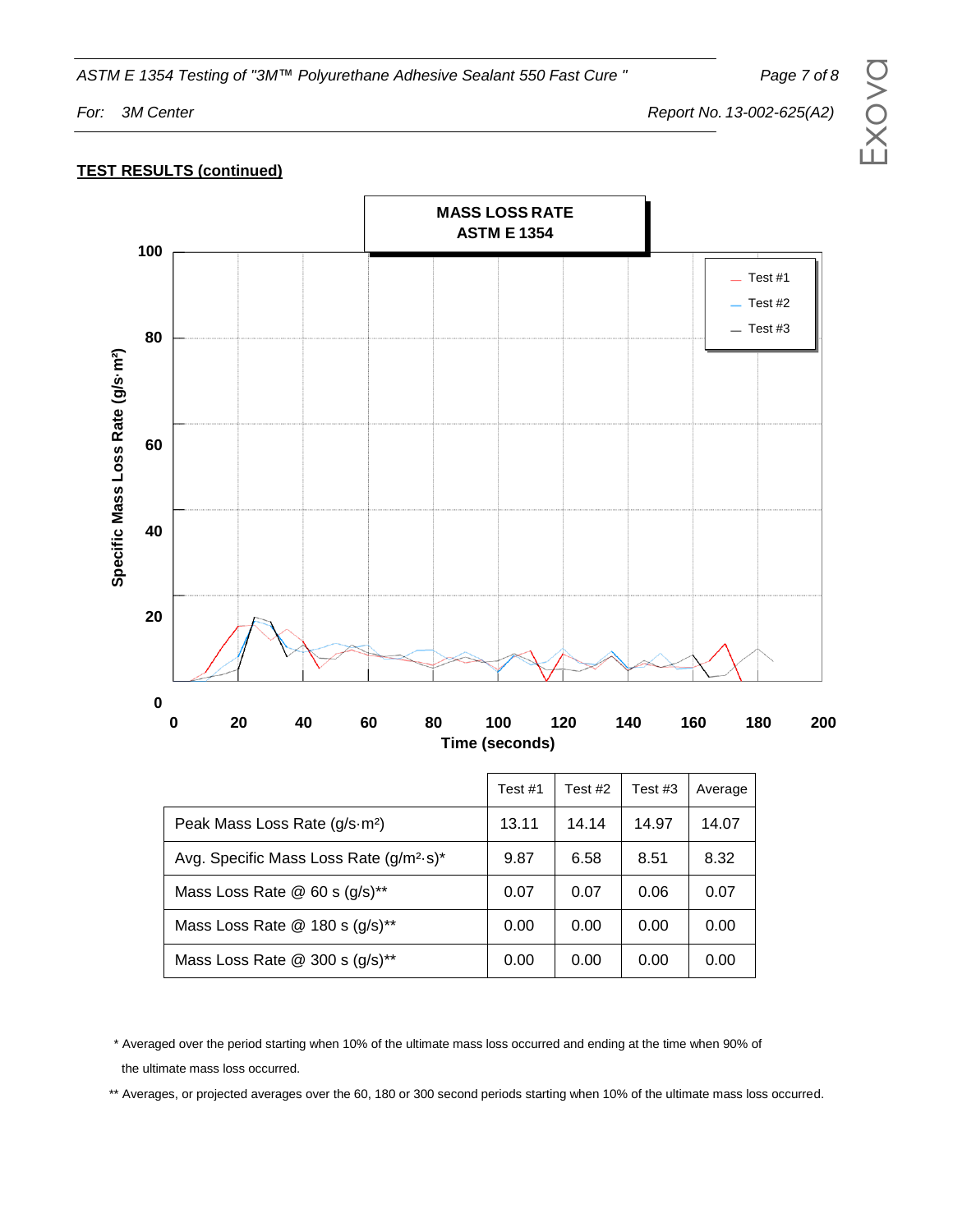*ASTM E 1354 Testing of "3M™ Polyurethane Adhesive Sealant 550 Fast Cure " Page 8 of 8*

*For: 3M Center Report No. 13-002-625(A2)*

## **CONCLUSIONS**

The polyurethane adhesive sealant material identified in this report, when tested applied onto 6 mm thick fiberglass reinforced cement substrate, affords an average Effective Heat of Combustion of 9.28 MJ/kg (3998 BTU/lb) of consumed material when tested according to ASTM E 1354 at an imposed heat flux of 50 kW/m². Based on the initial mass of each specimen, this calculates to an overall average Caloric Content of 0.45 MJ/kg (194 BTU/lb).

## *Note: This is an electronic copy of the report. Signatures are on file with the original report.*

Mel Garces, **Ian Smith, Ian Smith, Ian Smith, Ian Smith, Ian Smith, Ian Smith, Ian Smith, Ian Smith, Ian Smith, I** Senior Technologist. The contract of the contract of the contract of the contract of the contract of the contract of the contract of the contract of the contract of the contract of the contract of the contract of the contr

*Note: This report and service are covered under Exova Canada Inc. Standard Terms and Conditions of Contract which may be found on the Exova website (www.exova.com), or by calling 1-866-263-9268.*

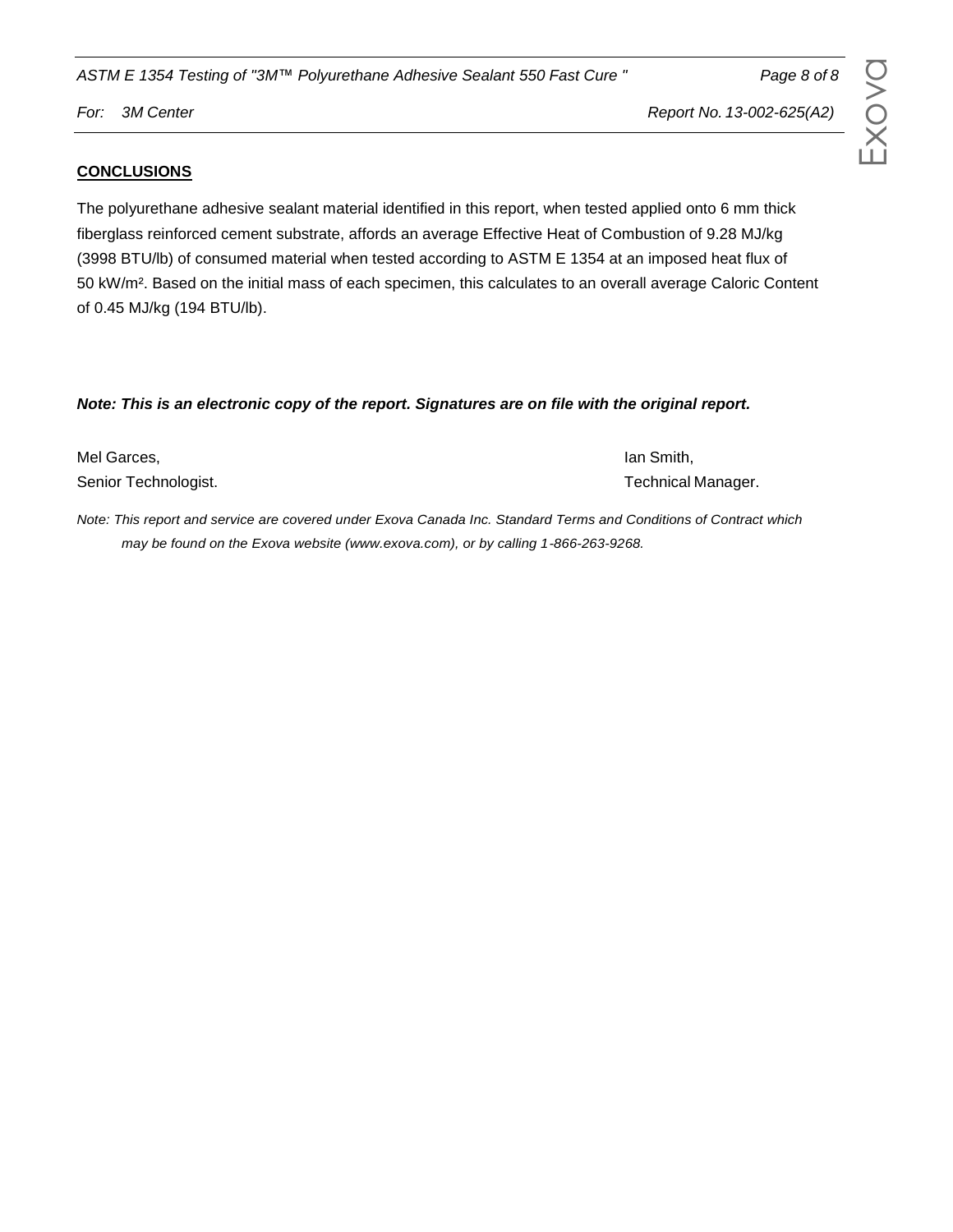*ASTM E 1354 Testing of "3M™ Polyurethane Adhesive Sealant 550 Fast Cure "*

*For: 3M Center Report No. 13-002-625(A2)*

**APPENDIX**

(1 Page)

**ASTM E 1354 Definitions**